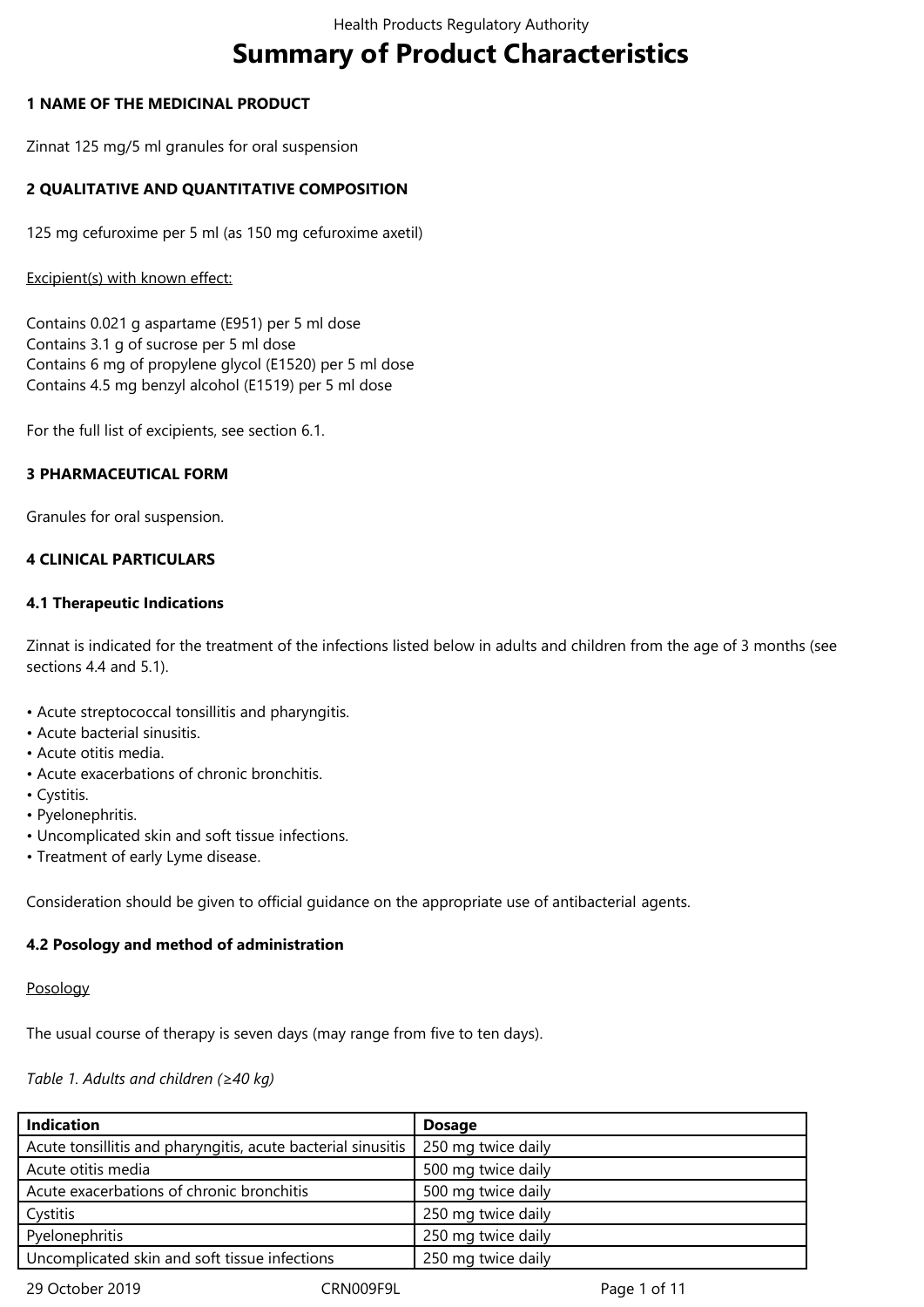## *Table 2. Children (<40 kg)*

| <b>Indication</b>                                      | <b>Dosage</b>                                                       |
|--------------------------------------------------------|---------------------------------------------------------------------|
| Acute tonsillitis and pharyngitis, acute bacterial     | 10 mg/kg twice daily to a maximum of 125 mg twice daily             |
| sinusitis                                              |                                                                     |
| Children aged two years or older with otitis media or, | 15 mg/kg twice daily to a maximum of 250 mg twice daily             |
| where appropriate, with more severe infections         |                                                                     |
| Cystitis                                               | 15 mg/kg twice daily to a maximum of 250 mg twice daily             |
| Pyelonephritis                                         | 15 mg/kg twice daily to a maximum of 250 mg twice daily for 10 to   |
|                                                        | 14 days                                                             |
| Uncomplicated skin and soft tissue infections          | 15 mg/kg twice daily to a maximum of 250 mg twice daily             |
| Lyme disease                                           | 15 mg/kg twice daily to a maximum of 250 mg twice daily for 14 days |
|                                                        | (10 to 21 days)                                                     |

There is no experience of using Zinnat in children under the age of 3 months.

Cefuroxime axetil tablets and cefuroxime axetil granules for oral suspension are not bioequivalent and are not substitutable on a milligram-per-milligram basis (see section 5.2).

In infants (from the age of 3 months) and children with a body mass of less than 40 kg, it may be preferable to adjust dosage according to weight or age. The dose in infants and children 3 months to 18 years is 10 mg/kg twice daily for most infections, to a maximum of 250 mg daily. In otitis media or more severe infections the recommended dose is 15 mg/kg twice daily to a maximum of 500 mg daily.

The following two tables, divided by age group, serve as a guideline for simplified administration, e.g measuring spoon (5 ml), for the 125 mg/5 ml or the 250 mg/5 ml multi-dose suspension if provided.

## *Table 3. 10 mg/kg dosage for most infections*

| Age                 | Dose (mg) twice daily | Volume per dose<br>(m <sub>l</sub> ) |        |
|---------------------|-----------------------|--------------------------------------|--------|
|                     |                       | $125 \text{ mg}$                     | 250 mg |
| 3 to 6 months       | 40 to 60              | 25                                   |        |
| 6 months to 2 years | 60 to 120             | $2.5$ to 5                           |        |
| 2 to 18 years       | 125                   |                                      | 25     |

*Table 4. 15 mg/kg dosage for otitis media and more serious infections*

| Age                 | Dose (mg) twice daily | Volume per dose<br>(m <sub>l</sub> ) |            |
|---------------------|-----------------------|--------------------------------------|------------|
|                     |                       | 125 mg                               | 250 mg     |
| 3 to 6 months       | 60 to 90              | 25                                   |            |
| 6 months to 2 years | 90 to 180             | 5 to 7.5                             | 25         |
| 2 to 18 years       | 180 to 250            | 7.5 to 10                            | $2.5$ to 5 |

## *Renal impairment*

The safety and efficacy of cefuroxime axetil in patients with renal failure have not been established.

Cefuroxime is primarily excreted by the kidneys. In patients with markedly impaired renal function it is recommended that the dosage of cefuroxime should be reduced to compensate for its slower excretion. Cefuroxime is effectively removed by dialysis.

*Table 5. Recommended doses for Zinnat in renal impairment*

| <b>Creatinine clearance</b>    |             | $\mathsf{T}_{1/2}$ (hrs)   Recommended dosage |                                                                                        |
|--------------------------------|-------------|-----------------------------------------------|----------------------------------------------------------------------------------------|
| ≥30 ml/min/1.73 m <sup>2</sup> | $1.4 - 2.4$ |                                               | $\mu$ no dose adjustment necessary standard dose of 125 mg to 500 mg given twice daily |
| 29 October 2019                |             | CRN009F9L                                     | Page 2 of 11                                                                           |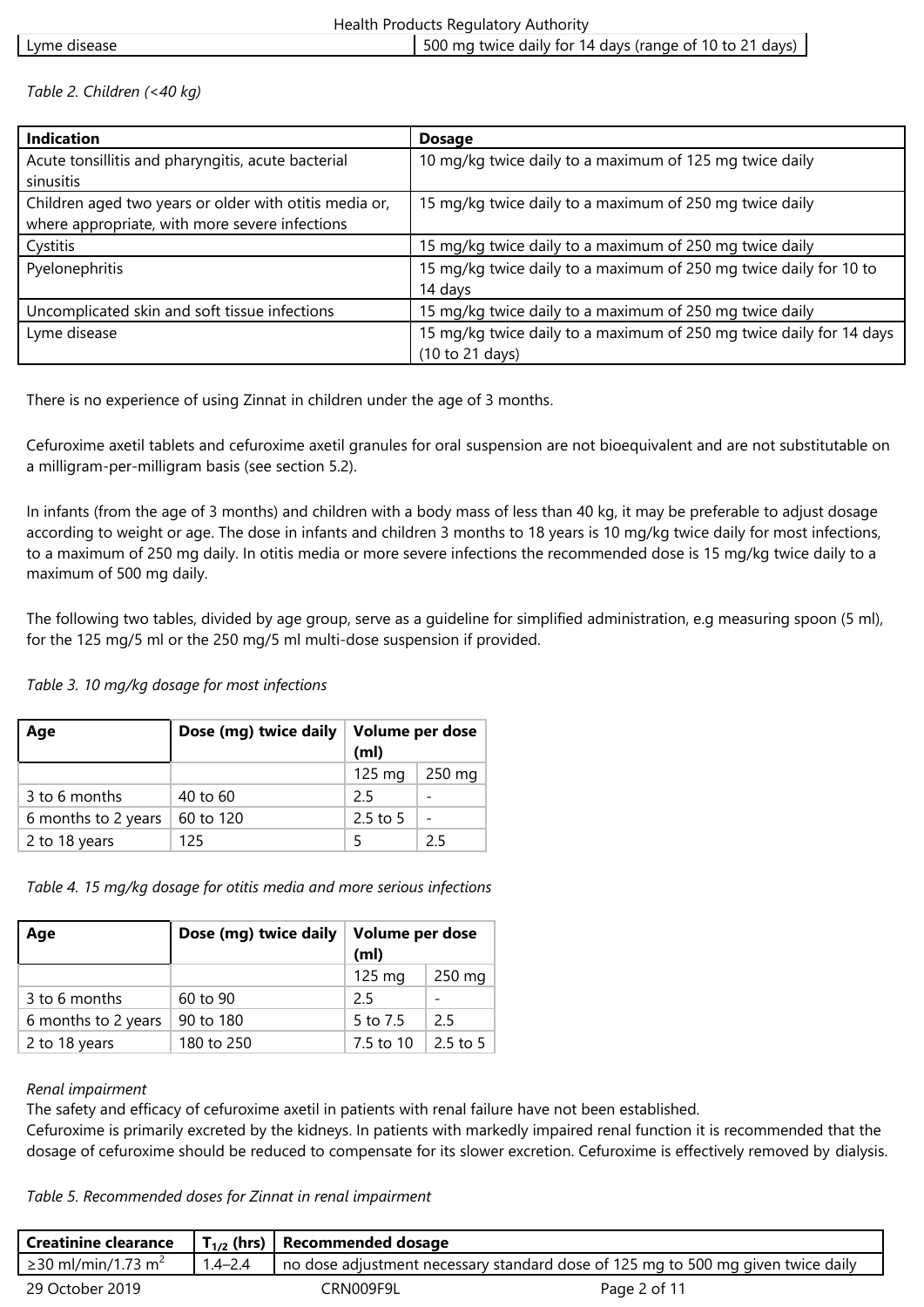| 10-29 ml/min/1.73 m <sup>2</sup>  | 4.6     | standard individual dose given every 24 hours                                            |
|-----------------------------------|---------|------------------------------------------------------------------------------------------|
|                                   |         |                                                                                          |
| $<$ 10 ml/min/1.73 m <sup>2</sup> | 16.8    | standard individual dose given every 48 hours                                            |
| During haemodialysis              | $2 - 4$ | a single additional standard individual dose should be given at the end of each dialysis |

## *Hepatic impairment*

There are no data available for patients with hepatic impairment. Since cefuroxime is primarily eliminated by the kidney, the presence of hepatic dysfunction is expected to have no effect on the pharmacokinetics of cefuroxime.

### Method of administration

Oral use

For optimal absorption cefuroxime axetil suspension should be taken with food.

For instructions on reconstitution of the medicinal product before administration, see section 6.6.

Depending on the dosage, there are other presentations available.

## **4.3 Contraindications**

Hypersensitivity to cefuroxime or to any of the excipients listed in section 6.1.

Patients with known hypersensitivity to cephalosporin antibiotics.

History of severe hypersensitivity (e.g. anaphylactic reaction) to any other type of betalactam antibacterial agent (penicillins, monobactams and carbapenems).

## **4.4 Special warnings and precautions for use**

#### Hypersensitivity reactions

Special care is indicated in patients who have experienced an allergic reaction to penicillins or other beta-lactam antibiotics because there is a risk of cross-sensitivity. As with all beta-lactam antibacterial agents, serious and occasionally fatal hypersensitivity reactions have been reported. In case of severe hypersensitivity reactions, treatment with cefuroxime must be discontinued immediately and adequate emergency measures must be initiated.

Before beginning treatment, it should be established whether the patient has a history of severe hypersensitivity reactions to cefuroxime, to other cephalosporins or to any other type of beta-lactam agent. Caution should be used if cefuroxime is given to patients with a history of non-severe hypersensitivity to other beta-lactam agents.

#### Jarisch-Herxheimer reaction

The Jarisch-Herxheimer reaction has been seen following cefuroxime axetil treatment of Lyme disease. It results directly from the bactericidal activity of cefuroxime axetil on the causative bacteria of Lyme disease, the spirochaete *Borrelia burgdorferi.*  Patients should be reassured that this is a common and usually self-limiting consequence of antibiotic treatment of Lyme disease (see section 4.8).

## Overgrowth of non-susceptible microorganisms

As with other antibiotics, use of cefuroxime axetil may result in the overgrowth of Candida. Prolonged use may also result in the overgrowth of other non-susceptible microorganisms (e.g. enterococci and *Clostridium difficile*), which may require interruption of treatment (see section 4.8).

Antibacterial agent–associated pseudomembranous colitis have been reported with nearly all antibacterial agents, including cefuroxime and may range in severity from mild to life threatening. This diagnosis should be considered in patients with diarrhoea during or subsequent to the administration of cefuroxime (see section 4.8). Discontinuation of therapy with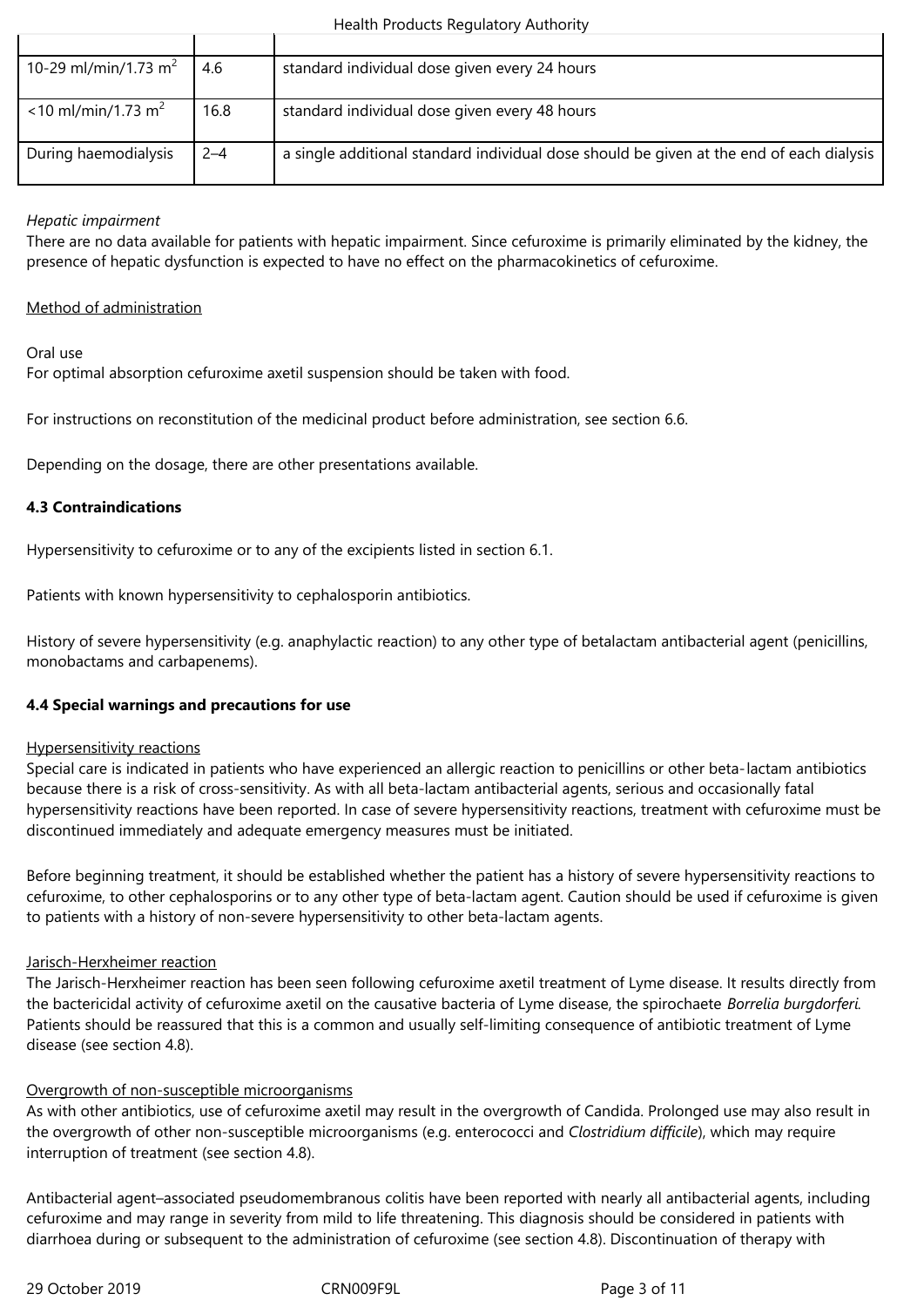cefuroxime and the administration of specific treatment for *Clostridium difficile* should be considered. Medicinal products that inhibit peristalsis should not be given (see section 4.8).

#### Interference with diagnostic tests

The development of a positive Coombs Test associated with the use of cefuroxime may interfere with cross matching of blood (see section 4.8).

As a false negative result may occur in the ferricyanide test, it is recommended that either the glucose oxidase or hexokinase methods are used to determine blood/plasma glucose levels in patients receiving cefuroxime axetil.

#### Important information about excipients

The sucrose content of cefuroxime axetil suspension should be taken into account when treating diabetic patients and appropriate advice provided.

Contains 3 g of sucrose per 5 ml dose Contains 6 mg of propylene glycol (E1520) per 5 ml dose Contains 4.5 mg benzyl alcohol (E1519) per 5 ml dose. Benzyl alcohol may cause allergic reactions

Cefuroxime axetil suspension contains aspartame, which is a source of phenylalanine and so should be used with caution in patients with phenylketonuria. Neither non-clinical nor clinical data are available to assess aspartame use in infants below 12 weeks of age.

#### **4.5 Interaction with other medicinal products and other forms of interactions**

Drugs which reduce gastric acidity may result in a lower bioavailability of cefuroxime axetil compared with that of the fasting state and tend to cancel the effect of enhanced absorption after food.

Cefuroxime axetil may affect the gut flora, leading to lower oestrogen reabsorption and reduced efficacy of combined oral contraceptives.

Cefuroxime is excreted by glomerular filtration and tubular secretion. Concomitant use of probenicid is not recommended. Concurrent administration of probenecid significantly increases the peak concentration, area under the serum concentration time curve and elimination half-life of cefuroxime.

Concomitant use with oral anticoagulants may give rise to increased INR.

#### **4.6 Fertility, pregnancy and lactation**

#### **Pregnancy**

There are limited data from the use of cefuroxime in pregnant women. Studies in animals have shown no harmful effects on pregnancy, embryonal or foetal development, parturition or postnatal development. Zinnat should be prescribed to pregnant women only if the benefit outweighs the risk.

#### **Breastfeeding**

Cefuroxime is excreted in human milk in small quantities. Adverse effects at therapeutic doses are not expected, although a risk of diarrhoea and fungus infection of the mucous membranes cannot be excluded. Breastfeeding might have to be discontinued due to these effects. The possibility of sensitisation should be taken into account. Cefuroxime should only be used during breastfeeding after benefit/risk assessment by the physician in charge.

#### Fertility

There are no data on the effects of cefuroxime axetil on fertility in humans. Reproductive studies in animals have shown no effects on fertility.

#### **4.7 Effects on ability to drive and use machines**

29 October 2019 CRN009F9L Page 4 of 11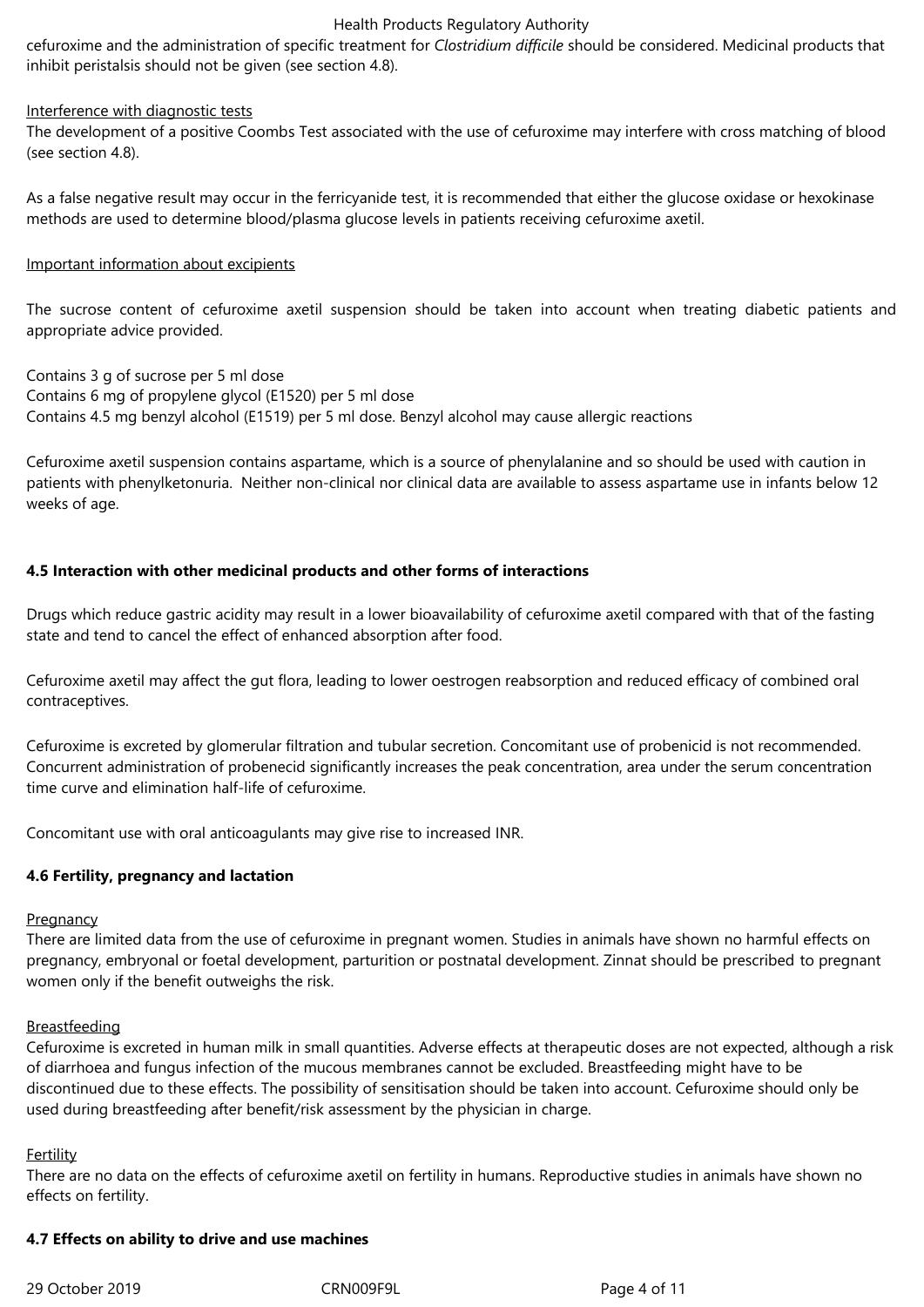No studies on the effects on the ability to drive and use machines have been performed. However, as this medicine may cause dizziness, patients should be warned to be cautious when driving or operating machinery.

## **4.8 Undesirable effects**

The most common adverse reactions are *Candida* overgrowth, eosinophilia, headache, dizziness, gastrointestinal disturbances and transient rise in liver enzymes.

The frequency categories assigned to the adverse reactions below are estimates, as for most reactions suitable data (for example from placebo-controlled studies) for calculating incidence were not available. In addition the incidence of adverse reactions associated with cefuroxime axetil may vary according to the indication.

Data from large clinical studies were used to determine the frequency of very common to rare undesirable effects. The frequencies assigned to all other undesirable effects (i.e. those occurring at <1/10,000) were mainly determined using post-marketing data and refer to a reporting rate rather than true frequency. Placebo-controlled trial data were not available. Where incidences have been calculated from clinical trial data, these were based on drug-related (investigator assessed) data. Within each frequency grouping, undesirable effects are presented in order of decreasing seriousness.

Treatment related adverse reactions, all grades, are listed below by MedDRA body system organ class, frequency and grade of severity. The following convention has been utilised for the classification of frequency: very common ≥1/10; common ≥1/100 to < 1/10, uncommon ≥1/1,000 to < 1/100; rare ≥1/10,000 to < 1/1,000; very rare <1/10,000 and not known (cannot be estimated from the available data).

| System organ<br>class                         | Common                                                   | <b>Uncommon</b>                                                                        | <b>Not known</b>                                                                                                                                                                   |
|-----------------------------------------------|----------------------------------------------------------|----------------------------------------------------------------------------------------|------------------------------------------------------------------------------------------------------------------------------------------------------------------------------------|
| Infections and<br>infestations                | Candida<br>overgrowth                                    |                                                                                        | Clostridium difficile overgrowth                                                                                                                                                   |
| Blood and<br>lymphatic<br>system<br>disorders | eosinophilia                                             | positive Coomb's<br>test<br>thrombocytopenia,<br>leukopenia<br>(sometimes<br>profound) | haemolytic anaemia                                                                                                                                                                 |
| Immune system<br>disorders                    |                                                          |                                                                                        | drug fever, serum sickness, anaphylaxis, Jarisch-Herxheimer reaction                                                                                                               |
| Nervous system<br>disorders                   | headache,<br>dizziness                                   |                                                                                        |                                                                                                                                                                                    |
| Gastrointestinal<br>disorders                 | diarrhoea,<br>nausea,<br>abdominal<br>pain               | vomiting                                                                               | pseudomembranous colitis (see section 4.4)                                                                                                                                         |
| <b>Hepatobiliary</b><br>disorders             | transient<br>increases of<br>hepatic<br>enzyme<br>levels |                                                                                        | jaundice (predominantly cholestatic), hepatitis                                                                                                                                    |
| Skin and<br>subcutaneous<br>tissue disorders  |                                                          | skin rashes                                                                            | urticaria, pruritus, erythema multiforme, Stevens-Johnson syndrome,<br>toxic epidermal necrolysis (exanthematic necrolysis) (see Immune system<br>disorders), angioneurotic oedema |

*Description of selected adverse reactions*

Cephalosporins as a class tend to be absorbed onto the surface of red cells membranes and react with antibodies directed against the drug to produce a positive Coombs test (which can interfere with cross-matching of blood) and very rarely haemolytic anaemia.

Transient rises in serum liver enzymes have been observed which are usually reversible.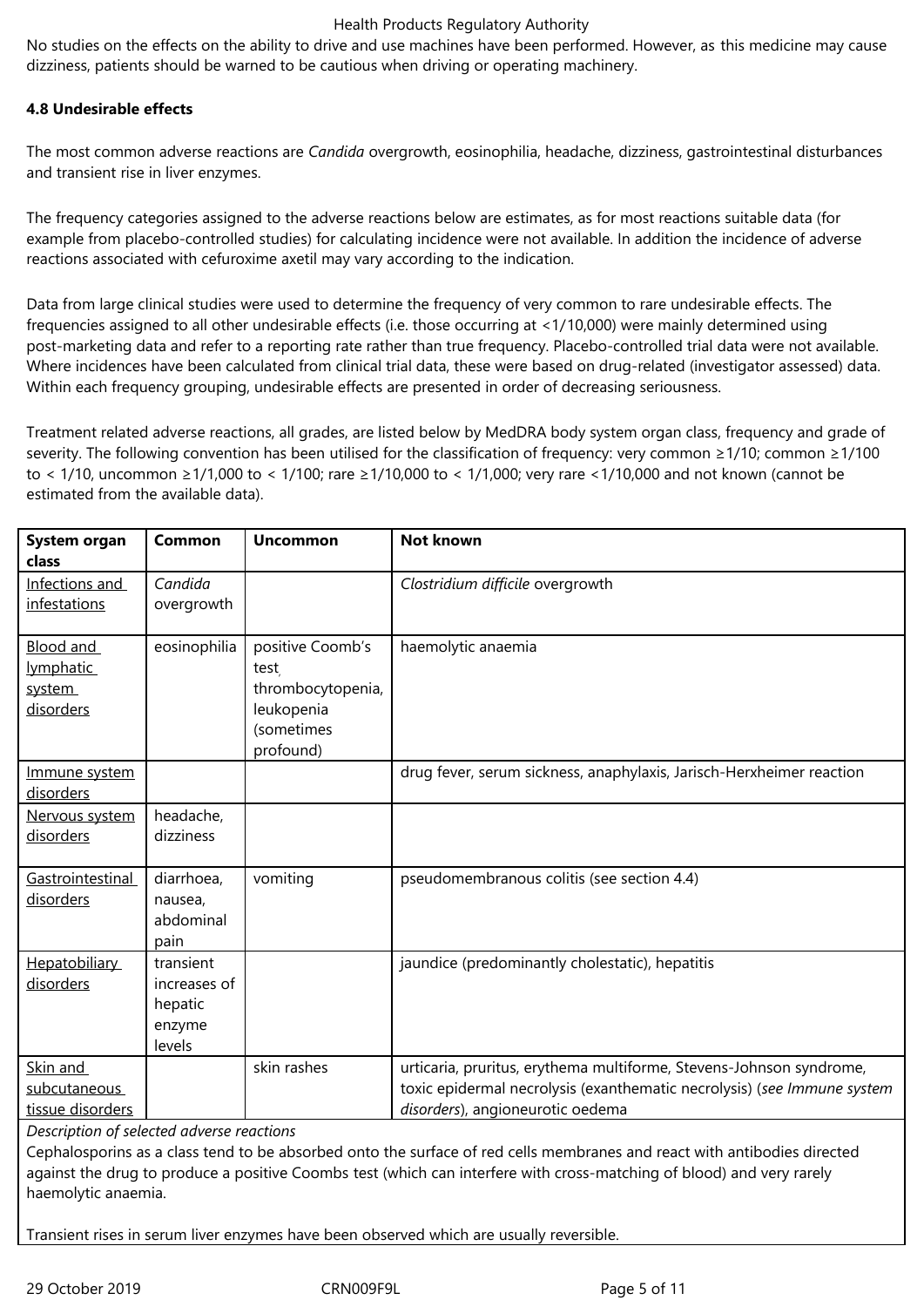## Reporting of suspected adverse reactions

Reporting suspected adverse reactions after authorisation of the medicinal product is important. It allows continued monitoring of the benefit/risk balance of the medicinal product. Healthcare professionals are asked to report any suspected adverse reactions via HPRA Pharmacovigilance, Earlsfort Terrace, IRL - Dublin 2; Tel: +353 1 6764971; Fax: +353 1 6762517. Website: www.hpra.ie; E-mail: medsafety@hpra.ie.

#### **4.9 Overdose**

Overdos[e can lead to](http://www.hpra.ie/) neurolo[gical sequelae includ](mailto:medsafety@hpra.ie)ing encephalopathy, convulsions and coma. Symptoms of overdose can occur if the dose is not reduced appropriately in patients with renal impairment (see sections 4.2 and 4.4).

Serum levels of cefuroxime can be reduced by haemodialysis and peritoneal dialysis.

## **5 PHARMACOLOGICAL PROPERTIES**

## **5.1 Pharmacodynamic properties**

Pharmacotherapeutic group: antibacterials for systemic use, second-generation cephalosporins, ATC code: J01DC02

#### Mechanism of action

Cefuroxime axetil undergoes hydrolysis by esterase enzymes to the active antibiotic, cefuroxime. Cefuroxime inhibits bacterial cell wall synthesis following attachment to penicillin binding proteins (PBPs). This results in the interruption of cell wall (peptidoglycan) biosynthesis, which leads to bacterial cell lysis and death.

## Mechanism of resistance

Bacterial resistance to cefuroxime may be due to one or more of the following mechanisms:

- hydrolysis by beta-lactamases; including (but not limited to)by extended-spectrum beta-lactamases (ESBLs), and AmpC enzymes that may be induced or stably derepressed in certain aerobic Gram-negative bacteria species;
- • reduced affinity of penicillin-binding proteins for cefuroxime;
- outer membrane impermeability, which restricts access of cefuroxime to penicillin binding proteins in Gram-negative bacteria;
- • bacterial efflux pumps.

Organisms that have acquired resistance to other injectable cephalosporins are expected to be resistant to cefuroxime. Depending on the mechanism of resistance, organisms with acquired resistance to penicillins may demonstrate reduced susceptibility or resistance to cefuroxime.

#### Cefuroxime axetil breakpoints

Minimum inhibitory concentration (MIC) breakpoints established by the European Committee on Antimicrobial Susceptibility Testing (EUCAST) are as follows:

| Microorganism                      | <b>Breakpoints</b><br>(mg/L) |                   |
|------------------------------------|------------------------------|-------------------|
|                                    |                              | R                 |
| Enterobacteriaceae <sup>1, 2</sup> | -8                           | >8                |
| Staphylococcus spp.                | Note <sup>3</sup>            | Note <sup>3</sup> |
| Streptococcus A, B, C and G        | Note <sup>4</sup>            | Note <sup>4</sup> |
| Streptococcus pneumoniae           | ≤ $0.25$                     | > 0.5             |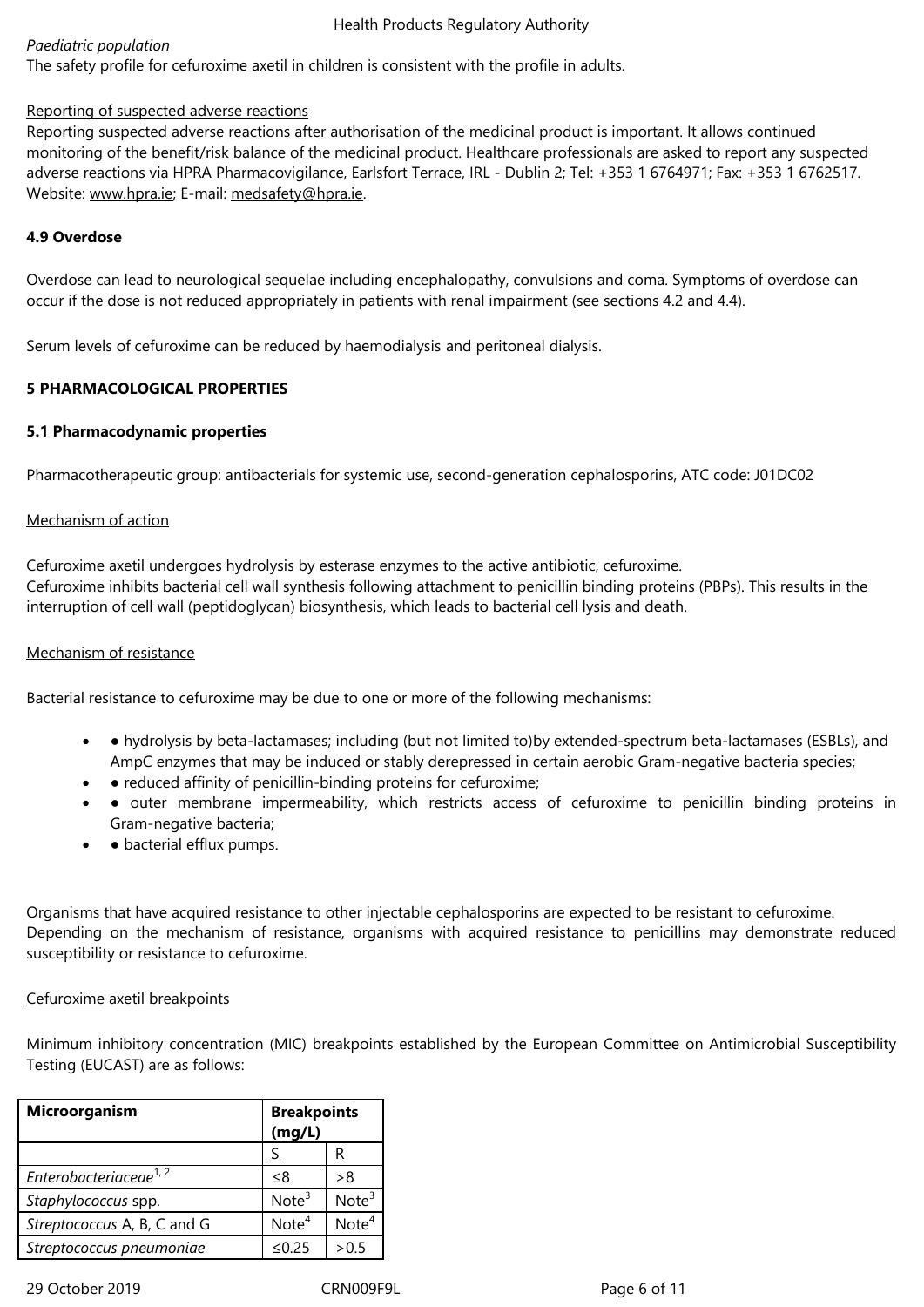|                                                |                                                                                                                                                                              | Health Products                                                                                                                                                                                                                                                                                                                                                                                                                                                                                                                                                                                                                                                                                                                                                                                                                                                                                                 |
|------------------------------------------------|------------------------------------------------------------------------------------------------------------------------------------------------------------------------------|-----------------------------------------------------------------------------------------------------------------------------------------------------------------------------------------------------------------------------------------------------------------------------------------------------------------------------------------------------------------------------------------------------------------------------------------------------------------------------------------------------------------------------------------------------------------------------------------------------------------------------------------------------------------------------------------------------------------------------------------------------------------------------------------------------------------------------------------------------------------------------------------------------------------|
| ≤0.125                                         | >4                                                                                                                                                                           |                                                                                                                                                                                                                                                                                                                                                                                                                                                                                                                                                                                                                                                                                                                                                                                                                                                                                                                 |
| ≤ $0.125$                                      | >1                                                                                                                                                                           |                                                                                                                                                                                                                                                                                                                                                                                                                                                                                                                                                                                                                                                                                                                                                                                                                                                                                                                 |
| IE <sup>5</sup>                                | IE <sup>5</sup>                                                                                                                                                              |                                                                                                                                                                                                                                                                                                                                                                                                                                                                                                                                                                                                                                                                                                                                                                                                                                                                                                                 |
| <sup>1</sup> The cephalosporin breakpoints for |                                                                                                                                                                              |                                                                                                                                                                                                                                                                                                                                                                                                                                                                                                                                                                                                                                                                                                                                                                                                                                                                                                                 |
| Enterobacteriaceae will detect all clinically  |                                                                                                                                                                              |                                                                                                                                                                                                                                                                                                                                                                                                                                                                                                                                                                                                                                                                                                                                                                                                                                                                                                                 |
|                                                |                                                                                                                                                                              |                                                                                                                                                                                                                                                                                                                                                                                                                                                                                                                                                                                                                                                                                                                                                                                                                                                                                                                 |
|                                                |                                                                                                                                                                              |                                                                                                                                                                                                                                                                                                                                                                                                                                                                                                                                                                                                                                                                                                                                                                                                                                                                                                                 |
|                                                |                                                                                                                                                                              |                                                                                                                                                                                                                                                                                                                                                                                                                                                                                                                                                                                                                                                                                                                                                                                                                                                                                                                 |
|                                                |                                                                                                                                                                              |                                                                                                                                                                                                                                                                                                                                                                                                                                                                                                                                                                                                                                                                                                                                                                                                                                                                                                                 |
|                                                |                                                                                                                                                                              |                                                                                                                                                                                                                                                                                                                                                                                                                                                                                                                                                                                                                                                                                                                                                                                                                                                                                                                 |
|                                                |                                                                                                                                                                              |                                                                                                                                                                                                                                                                                                                                                                                                                                                                                                                                                                                                                                                                                                                                                                                                                                                                                                                 |
|                                                |                                                                                                                                                                              |                                                                                                                                                                                                                                                                                                                                                                                                                                                                                                                                                                                                                                                                                                                                                                                                                                                                                                                 |
|                                                |                                                                                                                                                                              |                                                                                                                                                                                                                                                                                                                                                                                                                                                                                                                                                                                                                                                                                                                                                                                                                                                                                                                 |
|                                                |                                                                                                                                                                              |                                                                                                                                                                                                                                                                                                                                                                                                                                                                                                                                                                                                                                                                                                                                                                                                                                                                                                                 |
|                                                |                                                                                                                                                                              |                                                                                                                                                                                                                                                                                                                                                                                                                                                                                                                                                                                                                                                                                                                                                                                                                                                                                                                 |
|                                                |                                                                                                                                                                              |                                                                                                                                                                                                                                                                                                                                                                                                                                                                                                                                                                                                                                                                                                                                                                                                                                                                                                                 |
|                                                |                                                                                                                                                                              |                                                                                                                                                                                                                                                                                                                                                                                                                                                                                                                                                                                                                                                                                                                                                                                                                                                                                                                 |
|                                                |                                                                                                                                                                              |                                                                                                                                                                                                                                                                                                                                                                                                                                                                                                                                                                                                                                                                                                                                                                                                                                                                                                                 |
|                                                |                                                                                                                                                                              |                                                                                                                                                                                                                                                                                                                                                                                                                                                                                                                                                                                                                                                                                                                                                                                                                                                                                                                 |
|                                                |                                                                                                                                                                              |                                                                                                                                                                                                                                                                                                                                                                                                                                                                                                                                                                                                                                                                                                                                                                                                                                                                                                                 |
|                                                |                                                                                                                                                                              |                                                                                                                                                                                                                                                                                                                                                                                                                                                                                                                                                                                                                                                                                                                                                                                                                                                                                                                 |
|                                                |                                                                                                                                                                              |                                                                                                                                                                                                                                                                                                                                                                                                                                                                                                                                                                                                                                                                                                                                                                                                                                                                                                                 |
|                                                |                                                                                                                                                                              |                                                                                                                                                                                                                                                                                                                                                                                                                                                                                                                                                                                                                                                                                                                                                                                                                                                                                                                 |
|                                                |                                                                                                                                                                              |                                                                                                                                                                                                                                                                                                                                                                                                                                                                                                                                                                                                                                                                                                                                                                                                                                                                                                                 |
|                                                |                                                                                                                                                                              |                                                                                                                                                                                                                                                                                                                                                                                                                                                                                                                                                                                                                                                                                                                                                                                                                                                                                                                 |
|                                                |                                                                                                                                                                              |                                                                                                                                                                                                                                                                                                                                                                                                                                                                                                                                                                                                                                                                                                                                                                                                                                                                                                                 |
|                                                |                                                                                                                                                                              |                                                                                                                                                                                                                                                                                                                                                                                                                                                                                                                                                                                                                                                                                                                                                                                                                                                                                                                 |
| or R-categorization may be reported.           |                                                                                                                                                                              |                                                                                                                                                                                                                                                                                                                                                                                                                                                                                                                                                                                                                                                                                                                                                                                                                                                                                                                 |
|                                                |                                                                                                                                                                              |                                                                                                                                                                                                                                                                                                                                                                                                                                                                                                                                                                                                                                                                                                                                                                                                                                                                                                                 |
|                                                | produce beta-lactamases are susceptible or<br>intermediate to 3rd or 4th generation<br>of an ESBL does not in itself influence the<br>ESBL detection and characterization is | important resistance mechanisms (including ESBL<br>and plasmid mediated AmpC). Some strains that<br>cephalosporins with these breakpoints and should<br>be reported as found, i.e. the presence or absence<br>categorization of susceptibility. In many areas,<br>recommended or mandatory for infection control<br><sup>2</sup> Uncomplicated UTI (cystitis) only (see section 4.1).<br><sup>3</sup> Susceptibility of staphylococci to cephalosporins<br>is inferred from the methicillin susceptibility except<br>for ceftazidme and cefixime and ceftibuten, which<br>do not have breakpoints and should not be used<br><sup>4</sup> The beta-lactam susceptibility of beta-haemolytic<br>streptococci groups A, B, C and G is inferred from<br>$5$ insufficient evidence that the species in question<br>is a good targetfor therapy with the drug. An MIC<br>with a comment but without an accompanying S |

#### Microbiological susceptibility

The prevalence of acquired resistance may vary geographically and with time for selected species and local information on resistance is desirable, particularly when treating severe infections. As necessary, expert advice should be sought when the local prevalence of resistance is such that the utility of cefuroxime axetil in at least some types of infections is questionable.

Cefuroxime is usually active against the following microorganisms *in vitro*.

| <b>Commonly susceptible species</b>                           |
|---------------------------------------------------------------|
| Gram-positive aerobes:                                        |
| Staphylococcus aureus (methicillin susceptible)*              |
| Coagulase negative staphylococcus (methicillin susceptible)   |
| Streptococcus pyogenes                                        |
| Streptococcus agalactiae                                      |
| Gram-negative aerobes:                                        |
| Haemophilus influenzae                                        |
| Haemophilus parainfluenzae                                    |
| Moraxella catarrhalis                                         |
| Spirochaetes:                                                 |
| Borrelia burgdorferi                                          |
| Microorganisms for which acquired resistance may be a problem |
| Gram-positive aerobes:                                        |
| Streptococcus pneumoniae                                      |
| Gram-negative aerobes:                                        |
| Citrobacter freundii                                          |
| Enterobacter aerogenes                                        |
| Enterobacter cloacae                                          |

29 October 2019 CRN009F9L Page 7 of 11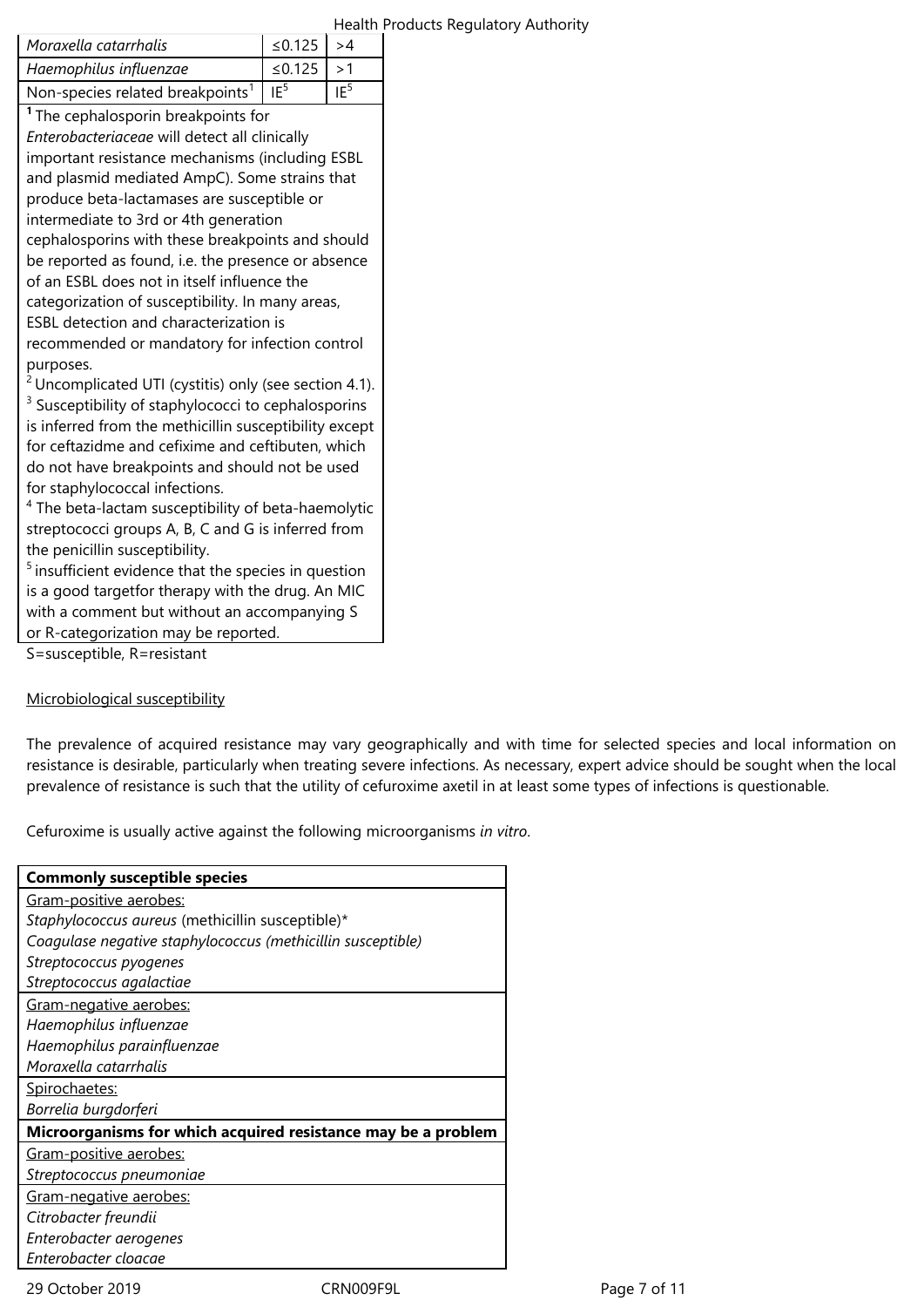| Health Products Regulatory Authority |  |  |  |  |
|--------------------------------------|--|--|--|--|
|--------------------------------------|--|--|--|--|

| Escherichia coli                                                                       |
|----------------------------------------------------------------------------------------|
| Klebsiella pneumoniae                                                                  |
| Proteus mirabilis                                                                      |
| Proteus spp.(other than P. vulgaris)                                                   |
| Providencia spp.                                                                       |
| Gram-positive anaerobes:                                                               |
| Peptostreptococcus spp.                                                                |
| Propionibacterium spp.                                                                 |
| Gram-negative anaerobes:                                                               |
| Fusobacterium spp.                                                                     |
| Bacteroides spp.                                                                       |
| <b>Inherently resistant microorganisms</b>                                             |
| Gram-positive aerobes:                                                                 |
| Enterococcus faecalis                                                                  |
| Enterococcus faecium                                                                   |
| Gram-negative aerobes:                                                                 |
| Acinetobacter spp.                                                                     |
| Campylobacter spp.                                                                     |
| Morganella morganii                                                                    |
| Proteus vulgaris                                                                       |
| Pseudomonas aeruginosa                                                                 |
| Serratia marcescens                                                                    |
| Gram-negative anaerobes:                                                               |
| <b>Bacteroides fragilis</b>                                                            |
| Others:                                                                                |
| Chlamydia spp.                                                                         |
| Mycoplasma spp.                                                                        |
| Legionella spp.                                                                        |
| data di tale<br>$*$ All regards in $\mathbb{R}^2$ and $\mathbb{R}^2$<br>$\mathbf{f}$ . |

\* All methicillin-resistant *S. aureus*are resistant to cefuroxime.

## **5.2 Pharmacokinetic properties**

#### **Absorption**

After oral administration cefuroxime axetil is absorbed from the gastrointestinal tract and rapidly hydrolysed in the intestinal mucosa and blood to release cefuroxime into the circulation. Optimum absorption occurs when it is administered shortly after a meal.

Following administration of cefuroxime axetil tablets peak serum levels (2.1 mcg/ml for a 125 mg dose, 4.1 mcg/ml for a 250 mg dose, 7.0 mcg/ml for a 500 mg dose and 13.6 mcg/ml for a 1000 mg dose) occur approximately 2 to 3 hours after dosing when taken with food. The rate of absorption of cefuroxime from the suspension is reduced compared with the tablets, leading to later, lower peak serum levels and reduced systemic bioavailability (4 to 17% less). Cefuroxime axetil oral suspension was not bioequivalent to cefuroxime axetil tablets when tested in healthy adults and therefore is not substitutable on a milligram-per-milligram basis (see section 4.2).The pharmacokinetics of cefuroxime is linear over the oral dosage range of 125 to 1000 mg. No accumulation of cefuroxime occurred following repeat oral doses of 250 to 500 mg.

#### **Distribution**

Protein binding has been stated as 33 to 50% depending on the methodology used. Following a single dose of cefuroxime axetil 500 mg tablet to 12 healthy volunteers, the apparent volume of distribution was 50 L (CV%=28%). Concentrations of cefuroxime in excess of the minimum inhibitory levels for common pathogens can be achieved in the tonsilla, sinus tissues, bronchial mucosa, bone, pleural fluid, joint fluid, synovial fluid, interstitial fluid, bile, sputum and aqueous humor. Cefuroxime passes the blood-brain barrier when the meninges are inflamed.

#### Biotransformation

Cefuroxime is not metabolised.

29 October 2019 CRN009F9L Page 8 of 11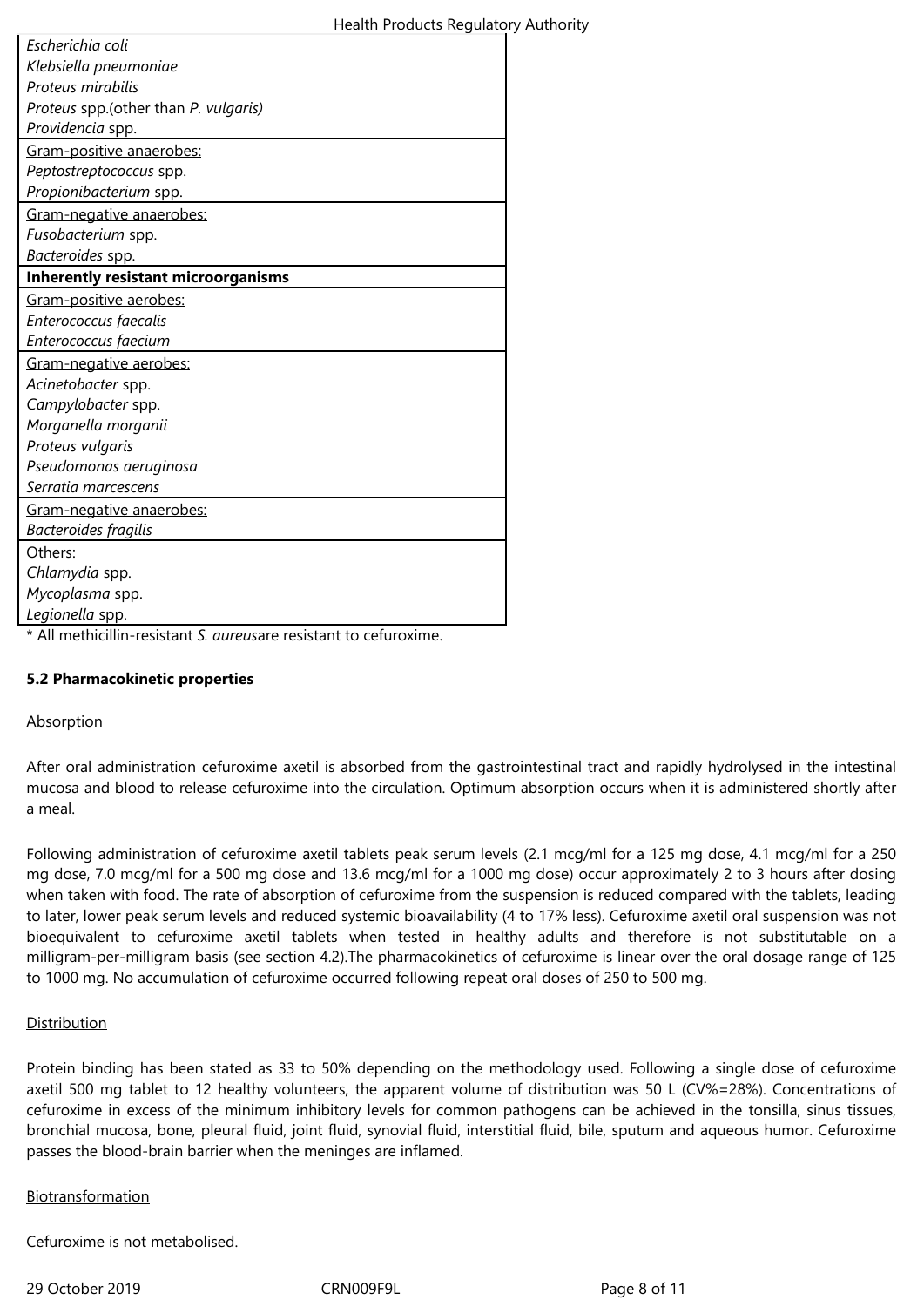#### Elimination

The serum half-life is between 1 and 1.5 hours. Cefuroxime is excreted by glomerular filtration and tubular secretion. The renal clearance is in the region of 125 to 148 ml/min/1.73 m<sup>2</sup>.

## *Special patient populations*

Gender

No differences in the pharmacokinetics of cefuroxime were observed between males and females.

## **Elderly**

No special precaution is necessary in the elderly patients with normal renal function at dosages up to the normal maximum of 1 g per day. Elderly patients are more likely to have decreased renal function; therefore, the dose should be adjusted in accordance with the renal function in the elderly (see section 4.2).

## **Paediatrics**

In older infants (aged >3 months) and in children, the pharmacokinetics of cefuroxime are similar to that observed in adults.

There is no clinical trial data available on the use of cefuroxime axetil in children under the age of 3 months.

#### Renal impairment

The safety and efficacy of cefuroxime axetil in patients with renal failure have not been established. Cefuroxime is primarily excreted by the kidneys. Therefore, as with all such antibiotics, in patients with markedly impaired renal function (i.e. C1cr <30 ml/minute) it is recommended that the dosage of cefuroxime should be reduced to compensate for its slower excretion (see section 4.2). Cefuroxime is effectively removed by dialysis.

#### Hepatic impairment

There are no data available for patients with hepatic impairment. Since cefuroxime is primarily eliminated by the kidney, the presence of hepatic dysfunction is expected to have no effect on the pharmacokinetics of cefuroxime.

#### Pharmacokinetic/pharmacodynamic relationship

For cephalosporins, the most important pharmacokinetic-pharmacodynamic index correlating with *in vivo* efficacy has been shown to be the percentage of the dosing interval (%T) that the unbound concentration remains above the minimum inhibitory concentration (MIC) of cefuroxime for individual target species (i.e. %T>MIC).

#### **5.3 Preclinical safety data**

Non-clinical data reveal no special hazard for humans based on studies of safety pharmacology, repeated dose toxicity, genotoxicity and toxicity to reproduction and development. No carcinogenicity studies have been performed; however, there is no evidence to suggest carcinogenic potential.

Gamma glutamyl transpeptidase activity in rat urine is inhibited by various cephalosporins, however the level of inhibition is less with cefuroxime. This may have significance in the interference in clinical laboratory tests in humans.

#### **6 PHARMACEUTICAL PARTICULARS**

#### **6.1 List of excipients**

Aspartame (E951) Xanthan gum

29 October 2019 CRN009F9L Page 9 of 11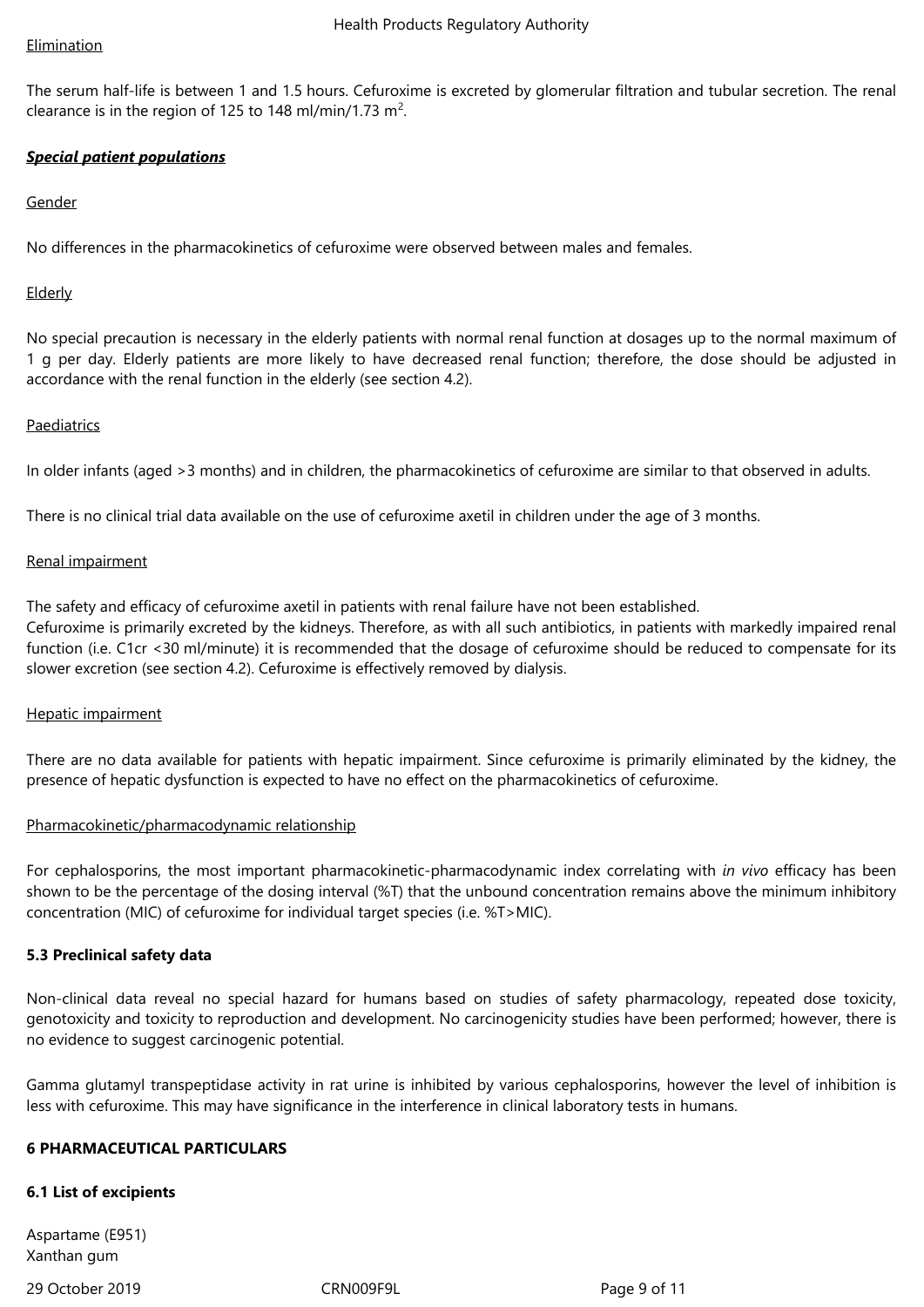Acesulfame potassium (E950) Povidone K30 Stearic Acid Sucrose Tutti Frutti Flavour (containing propylene glycol (E1520)) Benzyl alcohol (E1519) Purified Water

## **6.2 Incompatibilities**

A positive Coombs' test has been reported during treatment with cephalosporins - this phenomenon can interfere with cross-matching of blood.

#### **6.3 Shelf life**

The shelf life of unconstituted Zinnat Suspension from date of manufacture is 24 months. The reconstituted suspension when refrigerated between 2 and 8°C can be kept for up to 10 days.

#### **6.4 Special precautions for storage**

Do not store above 30°C

For Storage conditions after reconstitution of the Zinnat oral suspension, see section 6.3

#### **6.5 Nature and contents of container**

Zinnat Suspension is provided as a dry, white to off-white, tutti-frutti flavoured granule. When reconstituted as directed, it provides the equivalent of 125 mg of cefuroxime (as cefuroxime axetil) per 5 ml of suspension.

It is supplied in Ph. Eur. Type III amber glass bottles with an induction heat seal membrane containing 40 ml, 50 ml, 60 ml, 70 ml, 80 ml or 100 ml of the 125 mg/5 ml suspension.

Not all pack sizes may be marketed.

#### **6.6 Special precautions for disposal and other handling**

Any unused medicinal product or waste material should be disposed of in accordance with local requirements.

#### Constitution/Administration instructions

The bottle should be shaken vigorously before the medication is taken.

The reconstituted suspension when refrigerated between 2 and 8◦C can be kept for up to 10 days.

If desired, Zinnat suspension from multidose bottles can be further diluted in cold fruit juices, or milk drinks and should be taken immediately.

#### Directions for reconstituting suspension in multidose bottles

1. Shake the bottle to loosen the content. All the granules should be free-flowing in the bottle. Remove the cap and the heat-seal membrane. If the latter is damaged or not present, the product should be returned to the pharmacist.

2. Add the total amount of cold water as stated on the label or up to the volume line on the cup provided (if supplied). If the water was previously boiled it must be allowed to cool to room temperature before adding. Do not mix Zinnat granules for oral suspension with hot or warm liquids. Cold water must be used to prevent the suspension becoming too thick.

3. Replace the cap. Allow the bottle to stand to allow the water to fully soak through the granules; this should take about one minute.

4. Invert the bottle and shake well (for at least 15 seconds) until all the granules have mixed with the water.

29 October 2019 CRN009F9L Page 10 of 11